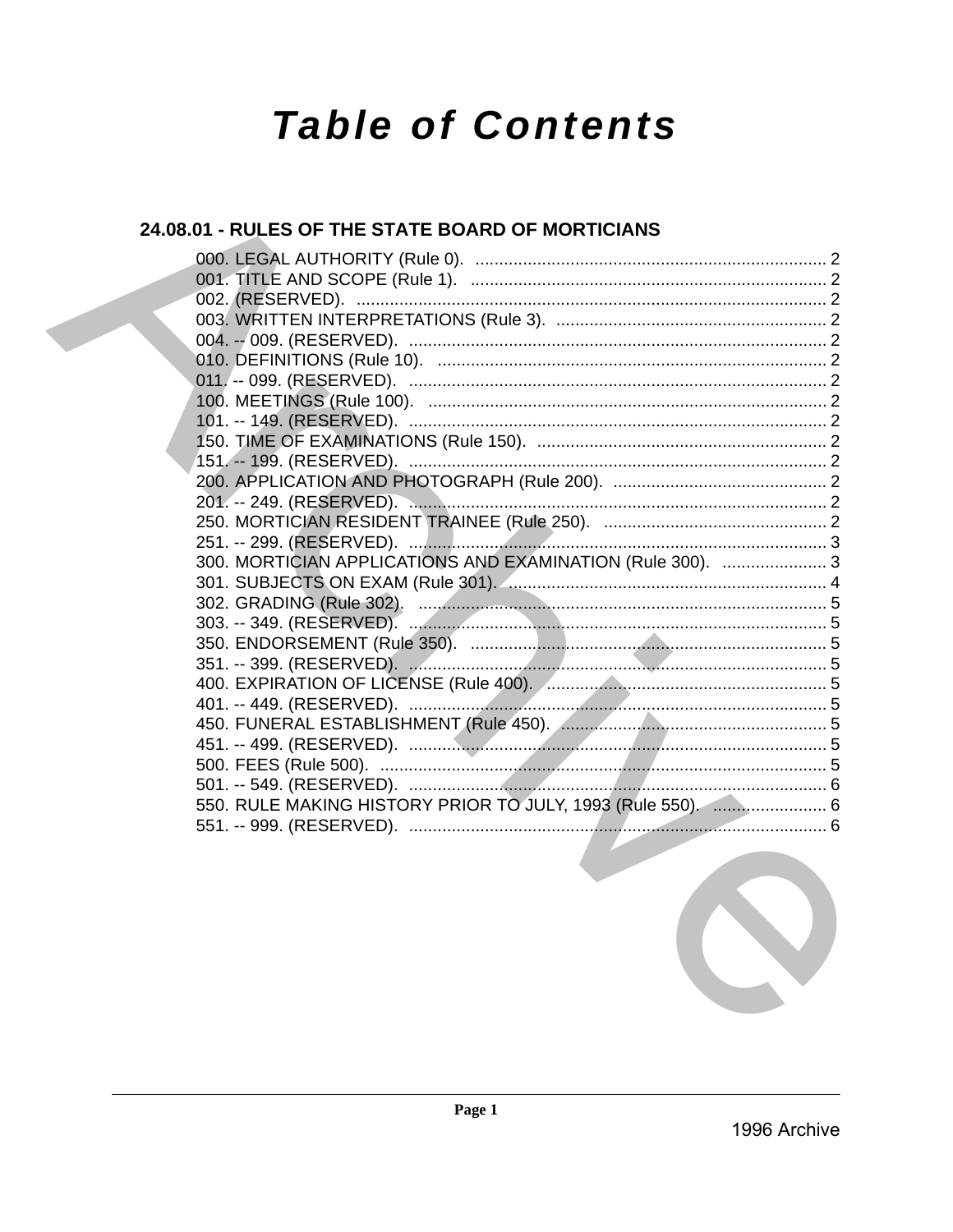

# **24.08.01 - RULES OF THE STATE BOARD OF MORTICIANS**

#### <span id="page-1-1"></span>**000. LEGAL AUTHORITY (Rule 0).**

The following rules have been adopted by the Idaho State Board of Morticians and the Chief, Bureau of Occupational Licenses in accordance with the provisions of Section 54-1106 and 54-1107, Idaho Code. (7-1-93)

#### <span id="page-1-2"></span>**001. TITLE AND SCOPE (Rule 1).**

These rules shall be cited as IDAPA 24, Title 08, Chapter 01, "Rules of the State Board of Morticians." (7-1-93)

# <span id="page-1-3"></span>**002. (RESERVED).**

# <span id="page-1-4"></span>**003. WRITTEN INTERPRETATIONS (Rule 3).**

The board may have written statements which pertain to the interpretation of the rules of this chapter. Such interpretations, if any, are available for public inspection and copying at cost in the main office of the Bureau of Occupational Licenses. (7-1-93) Occupational Licenses.

# <span id="page-1-5"></span>**004. -- 009. (RESERVED).**

#### <span id="page-1-6"></span>**010. DEFINITIONS (Rule 10).**

01. Board. The State Board of Morticians as prescribed in Section 54-1102, Idaho Code. (7-1-93)

#### <span id="page-1-7"></span>**011. -- 099. (RESERVED).**

#### <span id="page-1-8"></span>**100. MEETINGS (Rule 100).**

The board shall hold meetings on the third Tuesdays of July and January of each year. The annual election of officers will be held during the July meeting. The chairman of the board shall preside at all meetings, appoint all committees, and perform all the functions incidental to the office of chairman. (7-1-93) and perform all the functions incidental to the office of chairman.

#### <span id="page-1-9"></span>**101. -- 149. (RESERVED).**

#### <span id="page-1-10"></span>**150. TIME OF EXAMINATIONS (Rule 150).**

Examinations will be held semi-annually in Boise, on the third (3rd) Tuesday of July and January, or at other times or places as the Board may determine.

#### <span id="page-1-11"></span>**151. -- 199. (RESERVED).**

#### <span id="page-1-12"></span>**200. APPLICATION AND PHOTOGRAPH (Rule 200).**

Application must be postmarked sixty (60) days prior to the date of examination, and must be accompanied by an unmounted passport-type photograph of the applicant, size 3 inches by 3 inches (3" x3"), head and shoulders only, taken within three (3) months preceding the date of examination and attesting before a Notary Public with the signature of the applicant, being careful not to mar the features. (7-1-93)

#### <span id="page-1-13"></span>**201. -- 249. (RESERVED).**

#### <span id="page-1-14"></span>**250. MORTICIAN RESIDENT TRAINEE (Rule 250).**

<span id="page-1-0"></span>01. Definition. The term "Mortician Resident Trainee" as herein used is a person who is engaged in learning the practice of embalming and/or the profession of mortuary science. Training shall be understood to mean diligent attention to the subject matter in the course of regular and full-time paid employment. Full-time employment shall mean a minimum of thirty-six (36) hours per week for fifty (50) weeks per year within the mortuary where the sponsoring resident mortician is practicing. It shall be further required that at least three-fourths (3/4) of the training period consists of a sponsoring licensed mortician instructing and demonstrating practices and procedures to increase knowledge of the service performed by a mortician as defined in Chapter 11, Title 54-1102 Section A., Idaho Code. **24.08.01 - RULES OF THE STATE BOARD OF MORTICIANS<br>
THE INTERFERICULT VIEW (Red By Control Comparison)<br>
The following the Control Comparison (Comparison)<br>
The following the Control Control Control Control Comparison (Comp**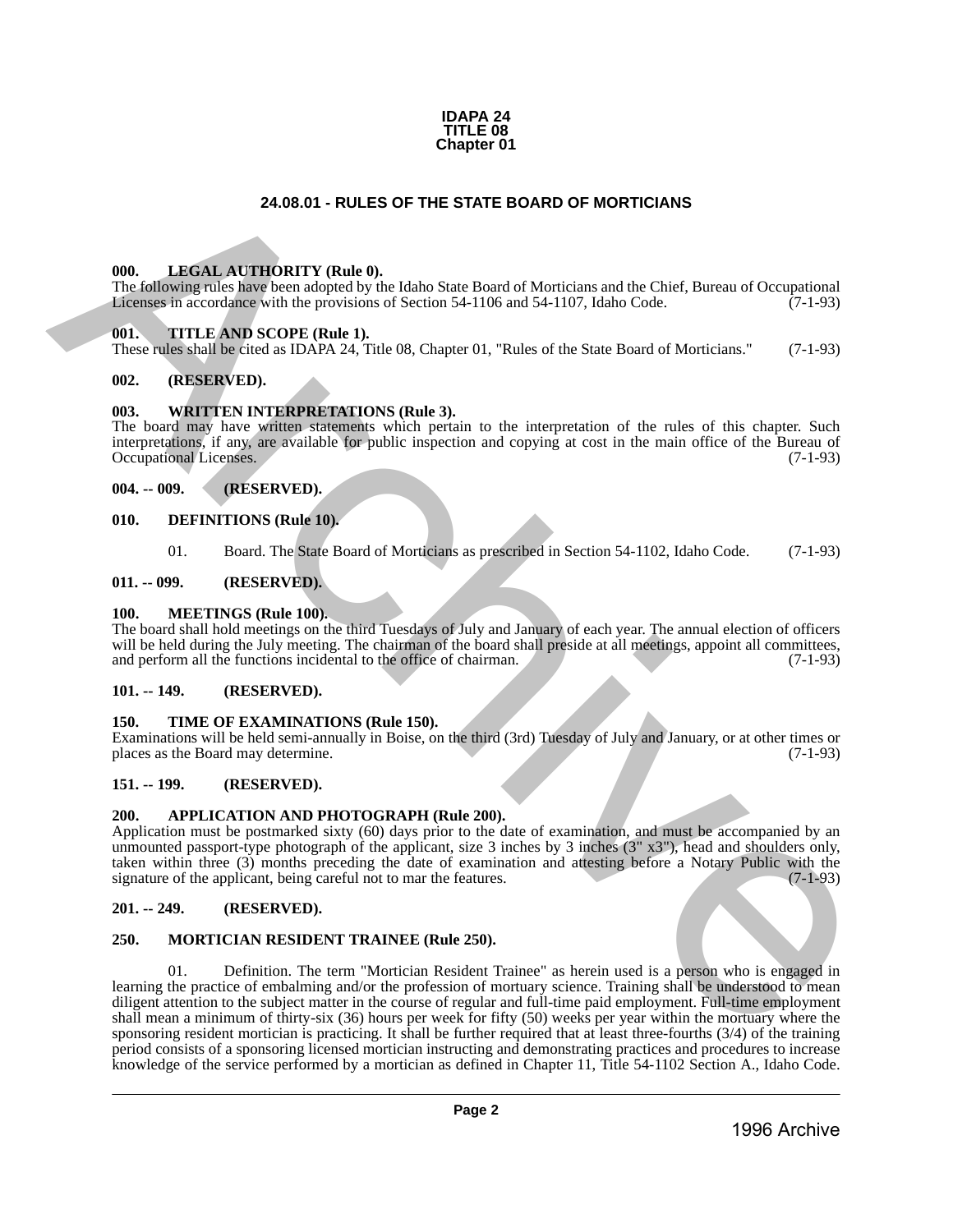| <b>IDAHO ADMINISTRATIVE CODE</b>       | <b>IDAPA 24.08.01</b>      |
|----------------------------------------|----------------------------|
| <b>Bureau of Occupational Licenses</b> | <b>Board of Morticians</b> |

For the balance of the required hours it would be the responsibility of the sponsoring mortician, or his licensed appointee, to be immediately available for consultation with the trainee. All training must be served in the state of Idaho. (7-1-93) Idaho. (7-1-93)

02. Sponsoring Mortician. A practicing mortician within the state of Idaho who is duly registered as such with the Bureau of Occupational Licenses and assumes responsibility for the proper supervision and instruction<br>of a "Resident Mortician Trainee." (7-1-93) of a "Resident Mortician Trainee."

03. Eligibility To Be Licensed. No person shall be eligible to be licensed as a "Mortician Resident Trainee" who has practiced as a resident trainee or apprentice for a total cumulative period of more than two (2) years in the state of Idaho. For purposes of accounting for total cumulative training as a "Mortician Resident Trainee" the sponsoring mortician is required to notify the bureau at the beginning and termination of the training period. When a "Mortician Resident Trainee" has completed his training, he must proceed to qualify as a licensed "Mortician" within the following three (3) year period or show good reason for further delay. (7-1-93) For the batter as the two priorities boost is to solve the responsibile, or the system provides the batter is the baster of the system of the system of the system of the system of the system of the system of the system of

| 04. | Resident Trainee Applicants to Qualify. | $(7-1-93)$ |
|-----|-----------------------------------------|------------|
|     |                                         |            |

Must be a least eighteen (18) years of age. (7-1-93)

b. Must be of good moral character. (7-1-93)

c. Must have graduated from an accredited high school or have received an equivalent education as ed by the standards set and established by the state board of education. (7-1-93) determined by the standards set and established by the state board of education.

d. A signed and notarized photo as specified in Section 200 above. (7-1-93)

e. The effective date of the resident training shall be determined by the board at its next meeting. In no case shall it be prior to the date the application, together with the required fees, are received in the office of Occupational License Bureau. (7-1-93) Occupational License Bureau.

f. Resident mortician training must be served under the direction of a qualified full time resident mortician licensed and practicing in Idaho.

g. Complete resident training affidavits showing time served, the number of bodies embalmed.

(7-1-93)

h. The applicant must appear in person before the board before licensure may be completed. (7-1-93)

05. Temporary Permits. Temporary permits may be issued to applicants for "Mortician Resident licenses. (7-1-93) Trainee" licenses.

06. Interruption in Training. An interruption in training of 60 days or more constitutes termination of training.  $(7-1-93)$ 

# <span id="page-2-0"></span>**251. -- 299. (RESERVED).**

# <span id="page-2-1"></span>**300. MORTICIAN APPLICATIONS AND EXAMINATION (Rule 300).**

In order to be admitted to the mortician examination, the applicant must have completed the training period as prescribed by law and these rules, and meet the specific requirements for license as set forth in section 54-1109 of the Idaho Code as follows: (7-1-93) Idaho Code as follows:

01. Age. Applicant must have attained the age of twenty-one (21) years by the time of examination. (7-1-93)

- 02. Moral Character. Must be of good moral character. (7-1-93)
- 03. Educational Requirements. Must have completed and received credit for at least sixty (60) semester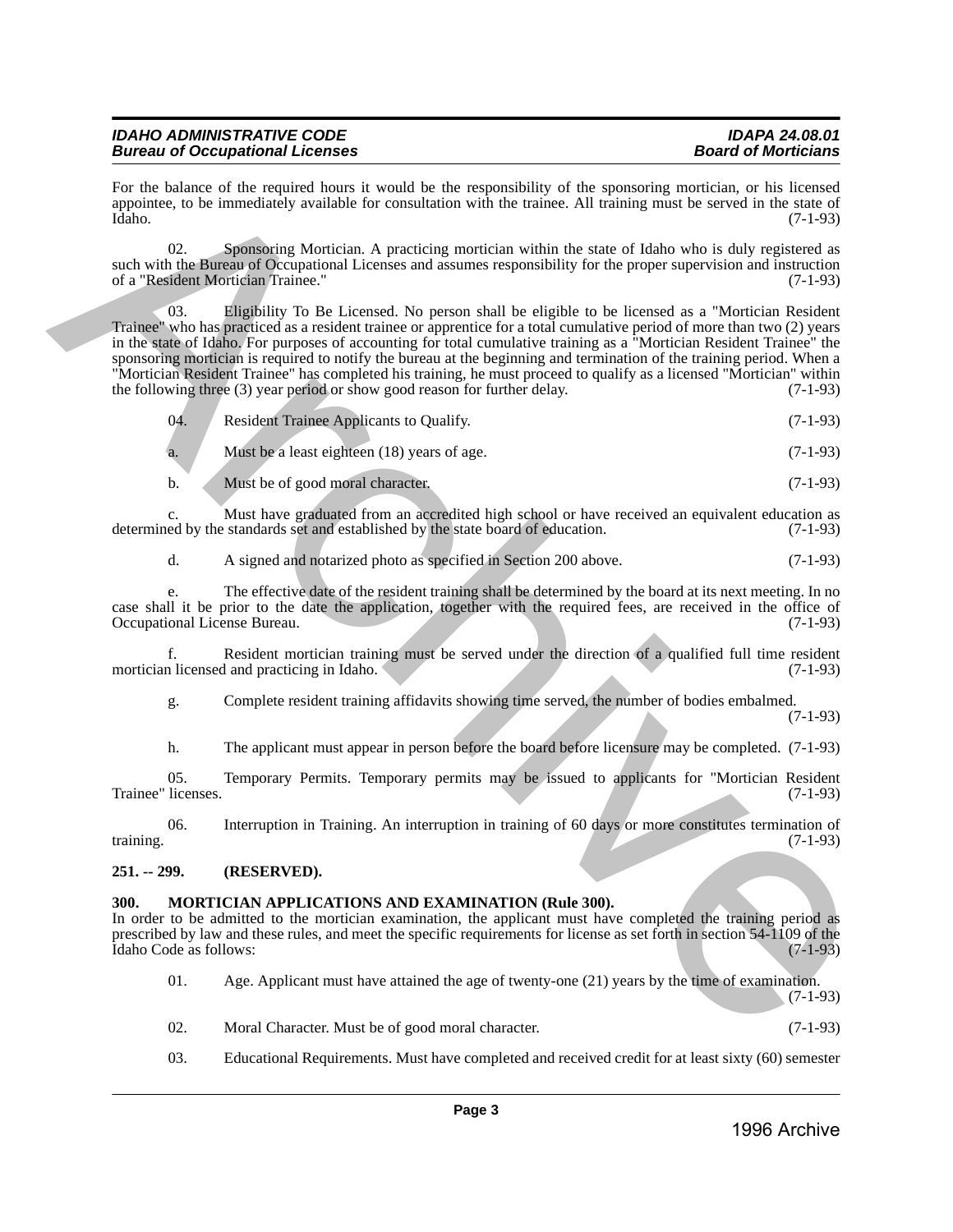| <b>IDAHO ADMINISTRATIVE CODE</b>       | IDAPA 24.08.01             |
|----------------------------------------|----------------------------|
| <b>Bureau of Occupational Licenses</b> | <b>Board of Morticians</b> |

|  | Photo. A photo as specified in Section 200 above. | $(7-1-93)$ |
|--|---------------------------------------------------|------------|

<span id="page-3-0"></span>

|                  |  | $(7-1-93)$                                                                                    |
|------------------|--|-----------------------------------------------------------------------------------------------|
|                  |  | Payment of Prescribed Application and Examination Fees. Payment of prescribed application and |
| avamination foos |  |                                                                                               |

|                          |     | hours or ninety (90) quarter hours instruction in a duly accredited college or university and has obtained at least a C<br>grade average for all courses of instruction; provided, however, at least three-fourths (3/4) of all such credits must be<br>for courses in fields of liberal arts, business or science directly relating to the knowledge required to successfully<br>compete in the field of mortuary science. In questionable cases the decision of the board shall be final. These<br>requirements shall be in addition to and not considered a part of the graduation from an accredited embalming school. | $(7-1-93)$ |
|--------------------------|-----|----------------------------------------------------------------------------------------------------------------------------------------------------------------------------------------------------------------------------------------------------------------------------------------------------------------------------------------------------------------------------------------------------------------------------------------------------------------------------------------------------------------------------------------------------------------------------------------------------------------------------|------------|
|                          |     |                                                                                                                                                                                                                                                                                                                                                                                                                                                                                                                                                                                                                            |            |
|                          | 04. | Photo. A photo as specified in Section 200 above.                                                                                                                                                                                                                                                                                                                                                                                                                                                                                                                                                                          | $(7-1-93)$ |
| 05.                      |     | Embalming College. Have completed embalming college as required. The Idaho Board of<br>Morticians will accept graduates only from schools accredited by the American Board of Funeral Service Education.                                                                                                                                                                                                                                                                                                                                                                                                                   | $(7-1-93)$ |
|                          | 06. | Completion of One (1) Year as a Mortician Resident Trainee. Must have served one (1) year as<br>required by statute as a mortician resident trainee and receive certification from his sponsoring mortician in Idaho.                                                                                                                                                                                                                                                                                                                                                                                                      | $(7-1-93)$ |
| 07.<br>examination fees. |     | Payment of Prescribed Application and Examination Fees. Payment of prescribed application and                                                                                                                                                                                                                                                                                                                                                                                                                                                                                                                              | $(7-1-93)$ |
| 301.                     |     | <b>SUBJECTS ON EXAM (Rule 301).</b><br>Appear for examination the following subjects or have passed the National Board Examination:                                                                                                                                                                                                                                                                                                                                                                                                                                                                                        | $(7-1-93)$ |
|                          | 01. | Psychology. Psychology.                                                                                                                                                                                                                                                                                                                                                                                                                                                                                                                                                                                                    | $(7-1-93)$ |
| 02.                      |     | Anatomy. Anatomy.                                                                                                                                                                                                                                                                                                                                                                                                                                                                                                                                                                                                          | $(7-1-93)$ |
|                          | 03. | Chemistry. Chemistry.                                                                                                                                                                                                                                                                                                                                                                                                                                                                                                                                                                                                      | $(7-1-93)$ |
|                          | 04. | Physiology. Physiology.                                                                                                                                                                                                                                                                                                                                                                                                                                                                                                                                                                                                    | $(7-1-93)$ |
| 05.                      |     | Sanitary Science. Consists of the following:                                                                                                                                                                                                                                                                                                                                                                                                                                                                                                                                                                               | $(7-1-93)$ |
| a.                       |     | Bacteriology.                                                                                                                                                                                                                                                                                                                                                                                                                                                                                                                                                                                                              | $(7-1-93)$ |
| b.                       |     | Pathology.                                                                                                                                                                                                                                                                                                                                                                                                                                                                                                                                                                                                                 | $(7-1-93)$ |
| 06.<br>Human Remains.    |     | The Care, Disinfection, Preservation, Transportation of, the Burial or Other Final Disposition of                                                                                                                                                                                                                                                                                                                                                                                                                                                                                                                          | $(7-1-93)$ |
| a.                       |     | Embalming.                                                                                                                                                                                                                                                                                                                                                                                                                                                                                                                                                                                                                 | $(7-1-93)$ |
| b.                       |     | Restorative Art.                                                                                                                                                                                                                                                                                                                                                                                                                                                                                                                                                                                                           | $(7-1-93)$ |
| c.                       |     | Mortuary Administration.                                                                                                                                                                                                                                                                                                                                                                                                                                                                                                                                                                                                   | $(7-1-93)$ |
| d.                       |     | Funeral Directing.                                                                                                                                                                                                                                                                                                                                                                                                                                                                                                                                                                                                         | $(7-1-93)$ |
|                          | 07. | Laws of the State of Idaho. The laws of the state of Idaho relating to the care, disinfection,<br>preservation, burial, transportation, or other final disposition of human remains.                                                                                                                                                                                                                                                                                                                                                                                                                                       | $(7-1-93)$ |
|                          | 08. | Rules of the Department of Public Health and/or Public Welfare. The rules of the Department of<br>Public Health and/or Public Welfare relating to infectious diseases and quarantine.                                                                                                                                                                                                                                                                                                                                                                                                                                      | $(7-1-93)$ |
|                          | 09. | Demonstrate Proficiency as an Embalmer. Demonstrate proficiency as an embalmer by operation                                                                                                                                                                                                                                                                                                                                                                                                                                                                                                                                |            |

09. Demonstrate Proficiency as an Embalmer. Demonstrate proficiency as an embalmer by operation on a cadaver. (7-1-93) on a cadaver.  $(7-1-93)$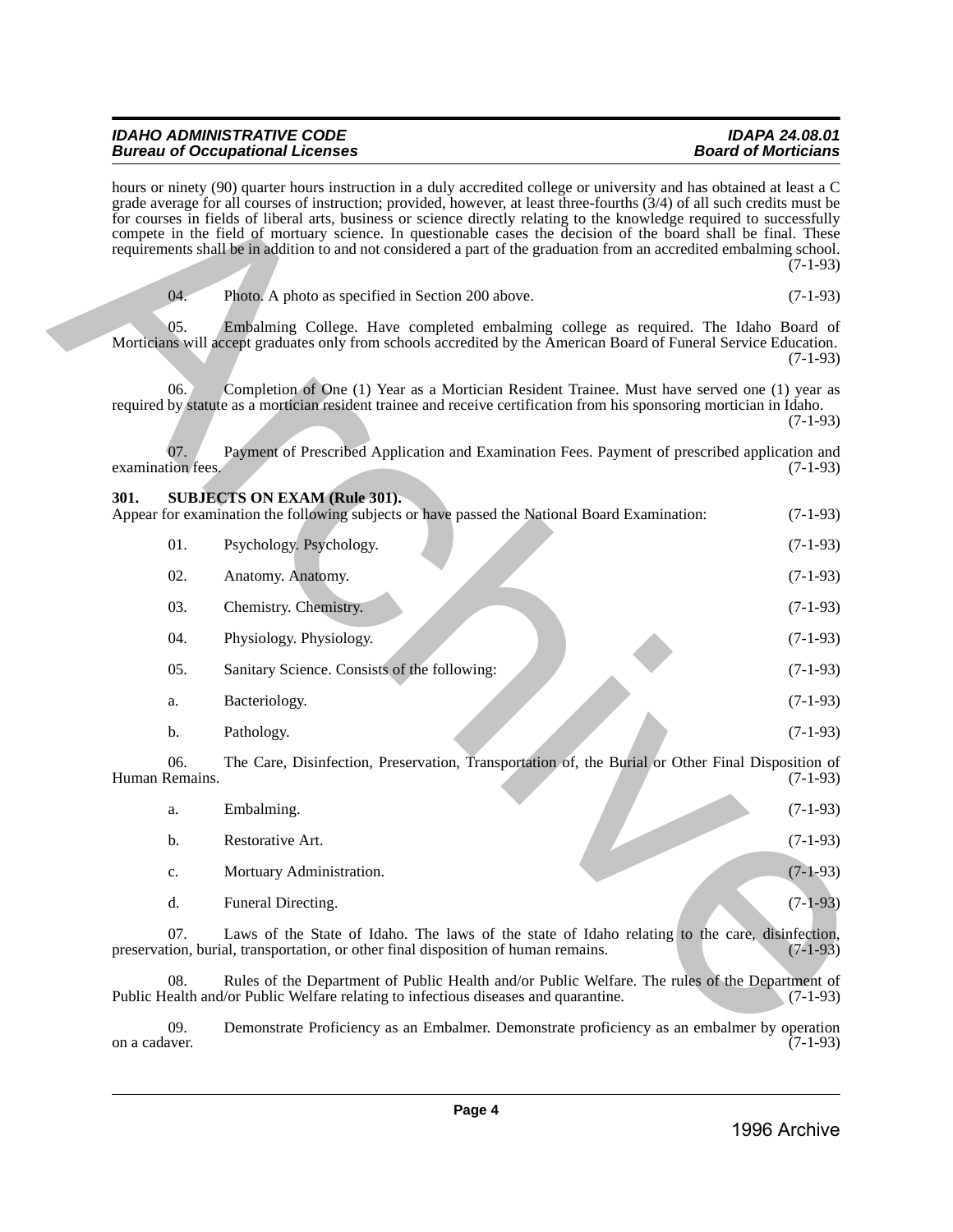#### <span id="page-4-0"></span>*IDAHO ADMINISTRATIVE CODE IDAPA 24.08.01* **Bureau of Occupational Licenses**

The required average grade to pass the examination is seventy-five percent (75%). Provided further, that where the applicant has a mark of less than seventy percent (70%) in one (1) or more subjects, such applicant shall not be passed, notwithstanding that his average mark may be higher than seventy-five percent (75%), however, should the applicant apply for reexamination he may, by board approval, be required to retake only that portion of the examination which he failed in previous examination. (7-1-93) 30. GRAINING (1886-302).<br>
The required section goals to peace the constitution is evently disc general (32%). Provided further that shows<br>
posted section goals for the constitution of the two constraints in the constraint

# <span id="page-4-1"></span>**303. -- 349. (RESERVED).**

# <span id="page-4-2"></span>**350. ENDORSEMENT (Rule 350).**

Refer to Idaho Code, Section 54-1109, subsections B and C. (7-1-93)

# <span id="page-4-3"></span>**351. -- 399. (RESERVED).**

# <span id="page-4-4"></span>**400. EXPIRATION OF LICENSE (Rule 400).**

All licenses shall become delinquent on June 30 of each year and will be cancelled on July 1 of the same year if not renewed by payment of the required fee. There will be no grace period. (7-1-93) renewed by payment of the required fee. There will be no grace period.

# <span id="page-4-5"></span>**401. -- 449. (RESERVED).**

# <span id="page-4-6"></span>**450. FUNERAL ESTABLISHMENT (Rule 450).**

01. Branch or Satellite Facility. A newly licensed establishment operated as a branch or satellite facility must meet the same requirement for licensure as if it were operated independently. It will be required to provide an operating room and necessary equipment for embalming, a display room for caskets, a chapel where funeral or other<br>religious ceremonies may be held and a room for viewing and visitation. (7-1-93) religious ceremonies may be held and a room for viewing and visitation.

Change in Ownership or Location. Any change in the ownership or location of a funeral ll constitute a new funeral establishment for the purposes of licensure.  $(7-1-93)$ establishment shall constitute a new funeral establishment for the purposes of licensure.

Funeral Firm. Every funeral firm in the state of Idaho and/or licensee thereof shall give or cause to be given to the person or persons making funeral arrangements or arranging for the disposition of the dead human body at the time of said arrangements and prior to rendering that service or providing that merchandise, a written statement showing to the extent then known the following: (7-1-93)

a. The price of the service that the person or persons have selected and what is included therein. (7-1-93)

b. The prices of each of the supplementary items of service and/or merchandise requested. (7-1-93)

c. The amount involved for each of the items for which the firm will advance monies as an odation for the family. (7-1-93) accommodation for the family.

d. The method of payment. (7-1-93)

e. If the quoted price includes a basic component of a funeral or a part thereof which is not desired,<br>edit thereof should be granted. (7-1-93) then a credit thereof should be granted.

# <span id="page-4-7"></span>**451. -- 499. (RESERVED).**

#### <span id="page-4-8"></span>**500. FEES (Rule 500).**

01. Funeral Director. Funeral Director - Forty dollars (\$40). (7-1-93)

02. Funeral Establishment. Funeral Establishment - Fifty dollars (\$50) (original license/annual renewal)  $(7-1-93)$ 

**Page 5**